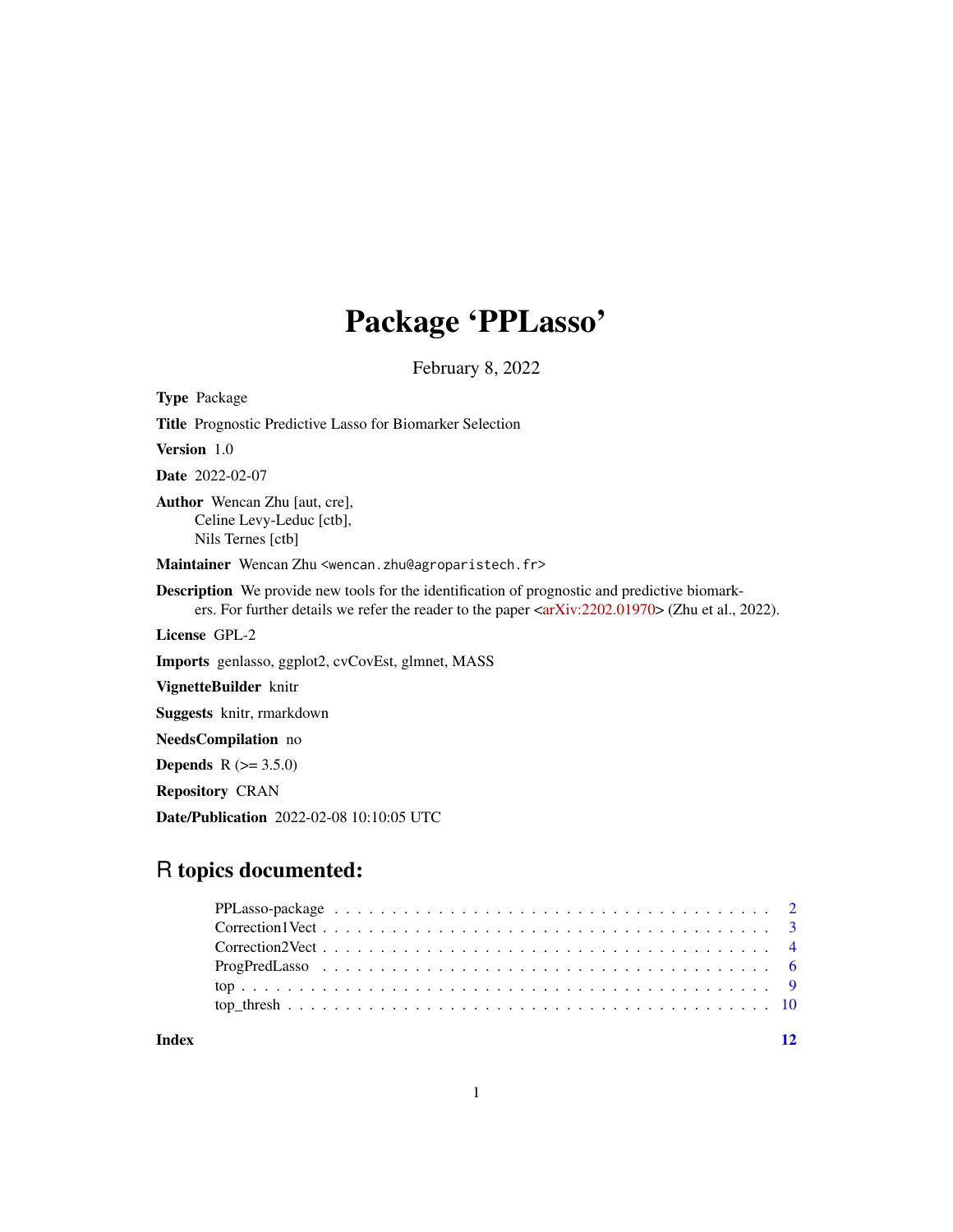<span id="page-1-0"></span>

#### Description

We provide new tools for the identification of prognostic and predictive biomarkers. For further details we refer the reader to the paper <arXiv:2202.01970> (Zhu et al., 2022).

#### Details

The DESCRIPTION file:

| Package:          | PPLasso                                                                                                       |
|-------------------|---------------------------------------------------------------------------------------------------------------|
| Type:             | Package                                                                                                       |
| Title:            | Prognostic Predictive Lasso for Biomarker Selection                                                           |
| Version:          | 1.0                                                                                                           |
| Date:             | 2022-02-07                                                                                                    |
| Authors $@R$ :    | $c(\text{person("Wencan", "Zhu", email = "wencanzhu@agroparistech.fr", role = }c("aut", "cre"))$ , person("Ce |
| Author:           | Wencan Zhu [aut, cre], Celine Levy-Leduc [ctb], Nils Ternes [ctb]                                             |
| Maintainer:       | Wencan Zhu <wencan.zhu@agroparistech.fr></wencan.zhu@agroparistech.fr>                                        |
| Description:      | We provide new tools for the identification of prognostic and predictive biomarkers. For further details v    |
| License:          | $GPL-2$                                                                                                       |
| Imports:          | genlasso, ggplot2, cvCovEst, glmnet, MASS                                                                     |
| VignetteBuilder:  | knitr                                                                                                         |
| Suggests:         | knitr, rmarkdown                                                                                              |
| NeedsCompilation: | no                                                                                                            |
| Packaged:         | 2022-02-07 08:33:08 UTC; Wencan                                                                               |
| Depends:          | $R$ ( $>=$ 3.5.0)                                                                                             |
|                   |                                                                                                               |

Index of help topics:

| Correction on two vectors                   |
|---------------------------------------------|
| Correction on two vectors                   |
| Prognostic Predictive Lasso for Biomarker   |
| Selection                                   |
| Identification of prognostic and predictive |
| biomarkers                                  |
| Thresholding to 0                           |
| Thresholding to a given threshold of the    |
| smallest values                             |
|                                             |

This package provide usufull tool for the identification of prognostics and predictive biomarkers.

#### Author(s)

Wencan Zhu [aut, cre], Celine Levy-Leduc [ctb], Nils Ternes [ctb]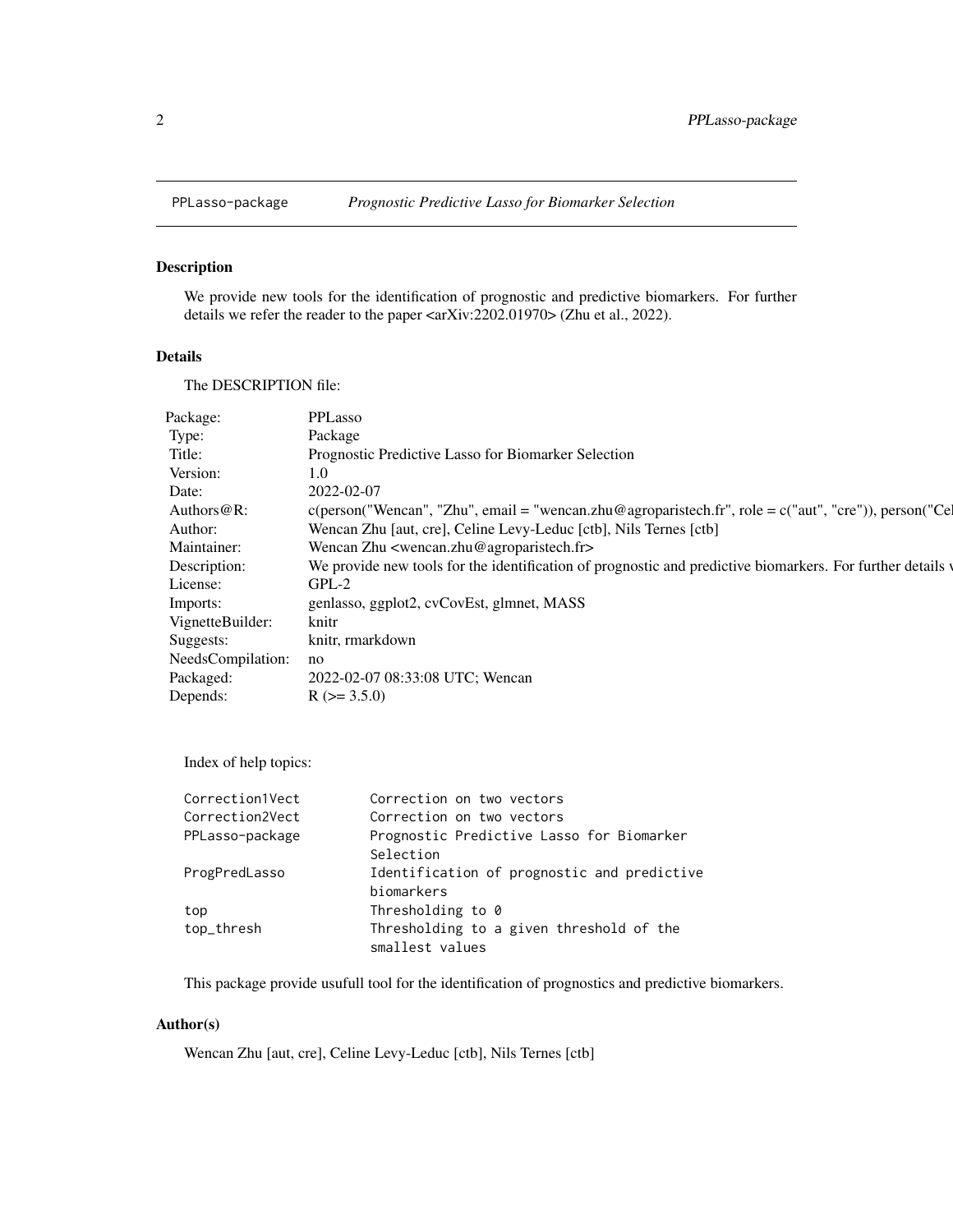#### <span id="page-2-0"></span>Correction I Vect 3

Maintainer: Wencan Zhu <wencan.zhu@agroparistech.fr>

#### References

W. Zhu, C. Levy-Leduc, N. Ternes. "A variable selection approach for highly correlated predictors in high-dimensional genomic data". (2020)

Correction1Vect *Correction on two vectors*

#### Description

For the estimation of  $\beta$  in Zhu et al. (2022), this function keeps only the M largest values coefficientss set the others to 0.

#### Usage

Correction1Vect(X, Y, te = NULL, vector, top\_grill. =  $c(1:length(vector))$ , delta = 0.95)

#### Arguments

| X          | Design matrix                                    |
|------------|--------------------------------------------------|
| Y          | Response vector                                  |
| te         | treatment effects                                |
| vector     | The vector on which we performe the thresholding |
| top_grill. | grill of the thresholding                        |
| delta      | parameter $\delta$ in the thresholding           |

#### Value

This function returns the thresholded vector.

#### Author(s)

Wencan Zhu, Celine Levy-Leduc, Nils Ternes

```
vect_sample=sample(1:20,20)
X=t(sapply(c(1:10),FUN=function(x) rnorm(20)))
Y=rnorm(10)
Correction1Vect(X=X, Y=Y, vector=vect_sample)
## The function is currently defined as
function(X, Y, te=NULL, vector, top_grill.=c(1:length(vector)), delta=0.95){
```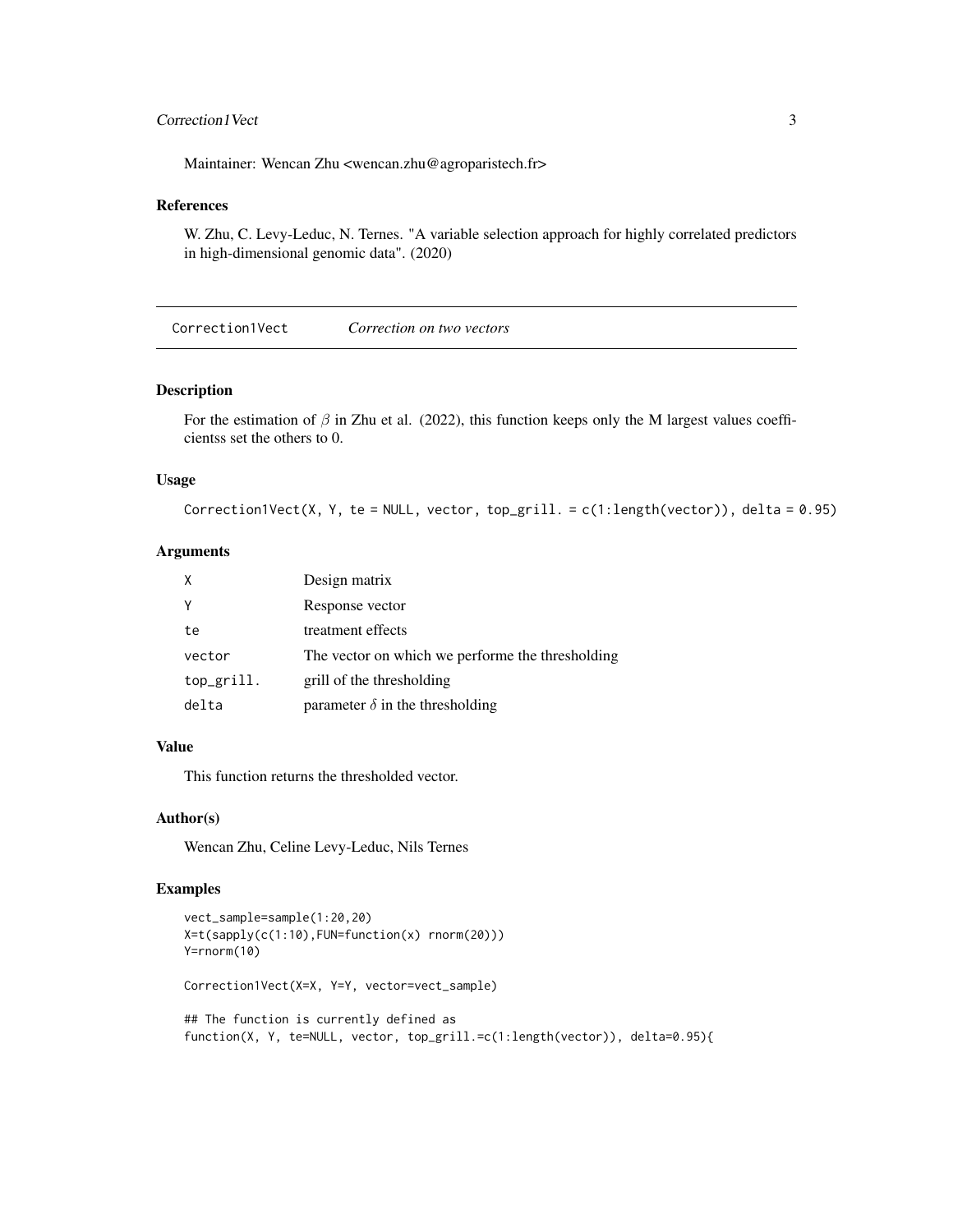```
beta_interm <- sapply(top_grill., top, vect = vector)
 beta_te <- rbind(rep(te[1],length(top_grill.)), rep(te[2],length(top_grill.)), beta_interm)
 yhat <- as.matrix(X %*% beta_te)
 residuals <- sweep(yhat, 1, Y)
 mse_final_top <- colMeans(residuals^2)
 ratio_mse \leq c()
 for (k in 1:(length(top_grill.) - 1)) {
   ratio_mse[k] <- round(mse_final_top[k + 1]/mse_final_top[k],6)
 }
 top_ratio <- min(which(ratio_mse >= delta))
 if (is.infinite(top_ratio)) {
   opt_final_top <- length(vector)
 }
 else {
   opt_final_top <- top_grill.[top_ratio]
 }
 return(round(top(vect = vector, thresh = opt_final_top), 6))
}
```
Correction2Vect *Correction on two vectors*

#### Description

For the estimation of  $\tilde{\beta}$  in Zhu et al. (2022), this function keeps only the K1 largest values of prognostic biomarkers coefficients and the k2 largest value of the presictive biomarkers coefficients and set the others to the smallest value among the k1 (k2) largest of prognostic (predictive part).

#### Usage

```
Correction2Vect(X, Y, te=NULL, vector_prog, vector_pred,
top_grill.=c(1:length(vector_prog)), delta=0.95, toZero=FALSE)
```
#### Arguments

| X           | Design matrix                          |
|-------------|----------------------------------------|
| Υ           | Response vector                        |
| te          | treatment effects                      |
| vector_prog | Vector of prognostic biomarkers        |
| vector_pred | Vector of predictive biomarkers        |
| top_grill.  | grill of the thresholding              |
| delta       | parameter $\delta$ in the thresholding |
| to7ero      | should the threshold to 0 or not       |

<span id="page-3-0"></span>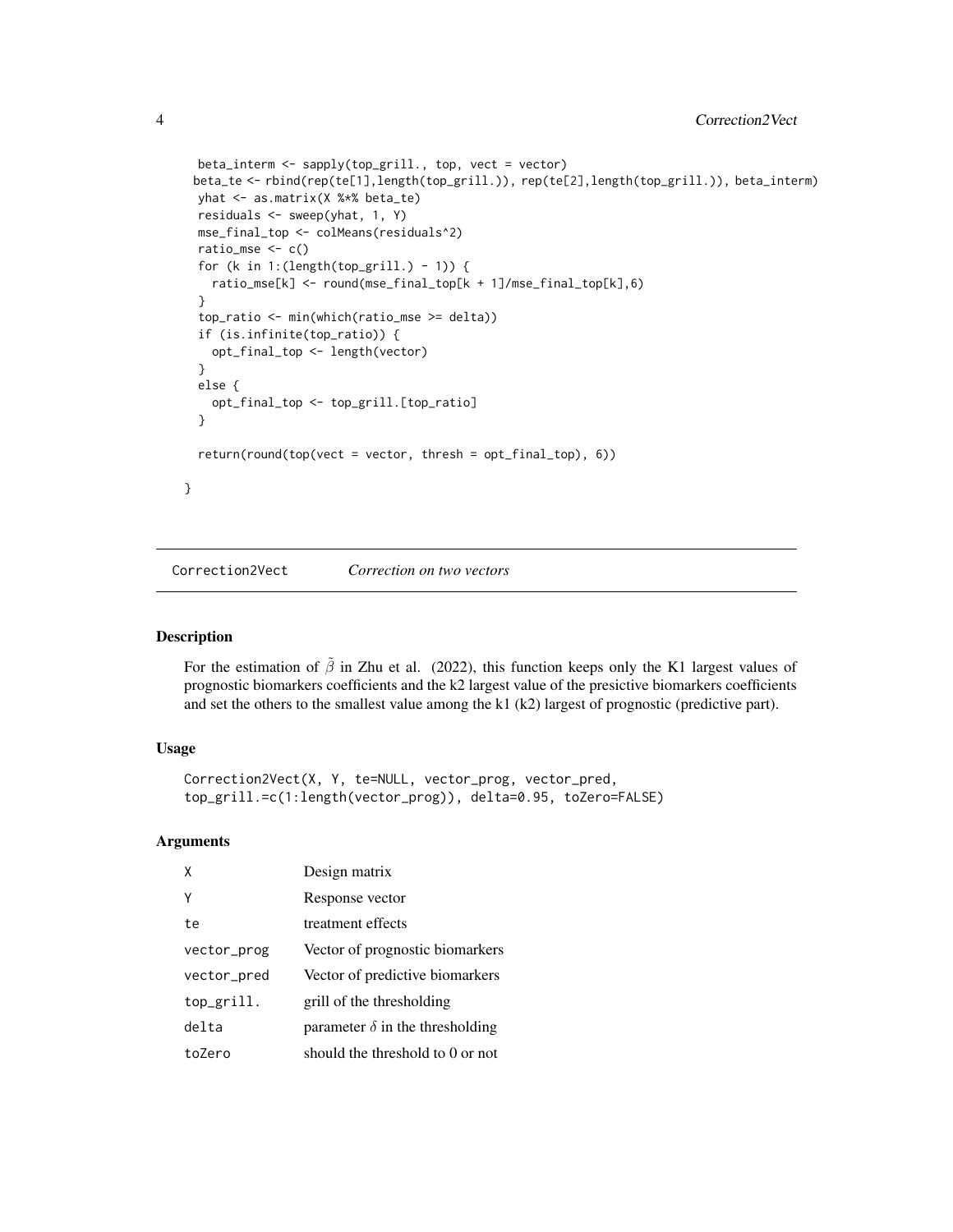#### Correction2Vect 5

#### Value

This function returns the thresholded vector.

#### Author(s)

Wencan Zhu, Celine Levy-Leduc, Nils Ternes

```
x1=sample(1:10,10)
x2=sample(1:10,10)
X=t(sapply(c(1:10),FUN=function(x) rnorm(20)))
Y=rnorm(10)
Correction2Vect(X=X, Y=Y, vector_prog=x1, vector_pred=x2)
## The function is currently defined as
function(X, Y, te=NULL, vector_prog, vector_pred,
top_grill.=c(1:length(vector_prog)), delta=0.95, toZero=FALSE){
   if(toZero){
     matrix_top_fix <- sapply(top_grill., top, vect=vector_prog)
     matrix_top_opt <- sapply(top_grill., top, vect=vector_pred)
    } else {
     matrix_top_fix <- sapply(top_grill., top_thresh, vect=vector_prog)
     matrix_top_opt <- sapply(top_grill., top_thresh, vect=vector_pred)
    }
   opt_top_opt <- mse_fix <- c()
    for(j in 1:length(top_grill.)){
     fix_temp <- matrix_top_fix[,j]
     mse_temp \leftarrow c()yhat <- X%*%c(te, fix_temp, matrix_top_opt[,1])
     mse_temp[1] <- sum((Y-yhat)^2)
     for(m in 2:length(top_grill.)){
        opt_temp <- matrix_top_opt[,m]
        threshed_vect <- c(te, fix_temp, opt_temp)
       yhat <- X%*%threshed_vect
       mse_ttemp[m] \leq -sum((Y-yhat)^2)ratio_mse <- round(mse_temp[m]/mse_temp[m-1], 6)
        if(ratio_mse >= delta){
         opt_top_opt[j] <- top_grill.[m]
         mse_fix[j] <- mse_temp[m]
         break
       }
     }
     if(m==length(top_grill.)){
       opt_top_opt[j] <- top_grill.[m]
       mse_fix[j] <- mse_temp[m]
```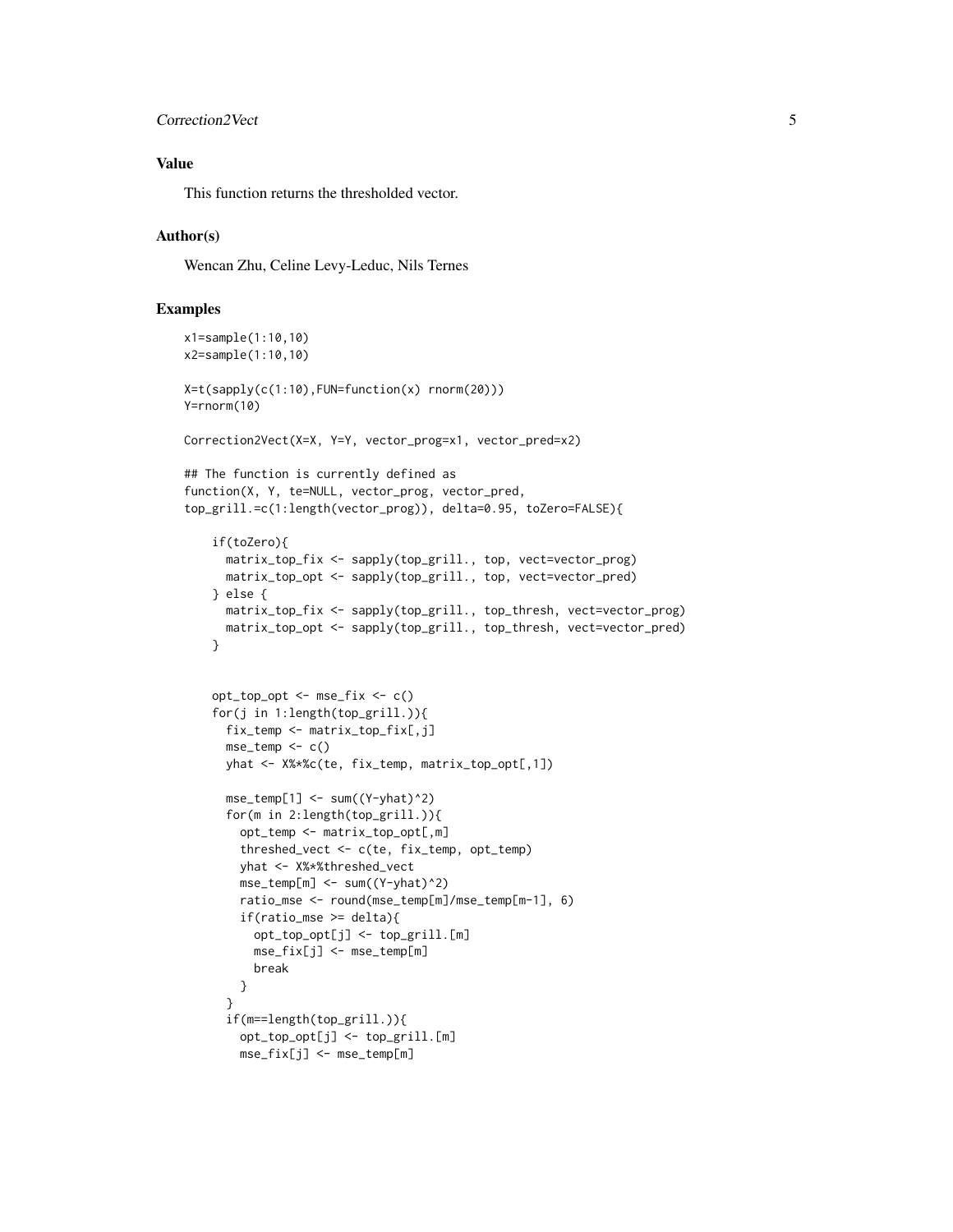```
}
      if(j==1){ratio_final <- 0
      } else {
       ratio_final <- mse_fix[j]/mse_fix[j-1]
      }
      if(ratio_final >= delta){
       opt_fix <- j
       opt_opt <- m
       break
     }
   }
    if(exists("opt_fix")==FALSE){
     opt_fix <- ncol(matrix_top_fix)
     opt_opt <- ncol(matrix_top_opt)
    }
    return(c(matrix_top_fix[,opt_fix], matrix_top_opt[,opt_opt]))
}
```
ProgPredLasso *Identification of prognostic and predictive biomarkers*

#### Description

The computes the regularization path of the Prognostic Predictive Lasso described in the paper Zhu et al. (2022) given in the references.

#### Usage

ProgPredLasso(X1, X2, Y=Y, cor\_matrix=NULL, gamma=0.99, maxsteps=500)

#### Arguments

| X1             | Design matrix of patients characteristics with treatment 1                                                                                |
|----------------|-------------------------------------------------------------------------------------------------------------------------------------------|
| X <sub>2</sub> | Design matrix of patients characteristics with treatment 2                                                                                |
| Y              | Response variable                                                                                                                         |
| cor_matrix     | Correlation matrix of biomarkers. If not specified, the function cyCovEst from<br>package cycoverst will be used to estimate this matrix. |
| gamma          | Parameter $\gamma$ defined in the paper Zhu et al. (2020) given in the references. Its<br>default value is 0.99.                          |
| maxsteps       | Integer specifying the maximum number of steps for the generalized Lasso al-<br>gorithm. Its default value is 500.                        |

<span id="page-5-0"></span>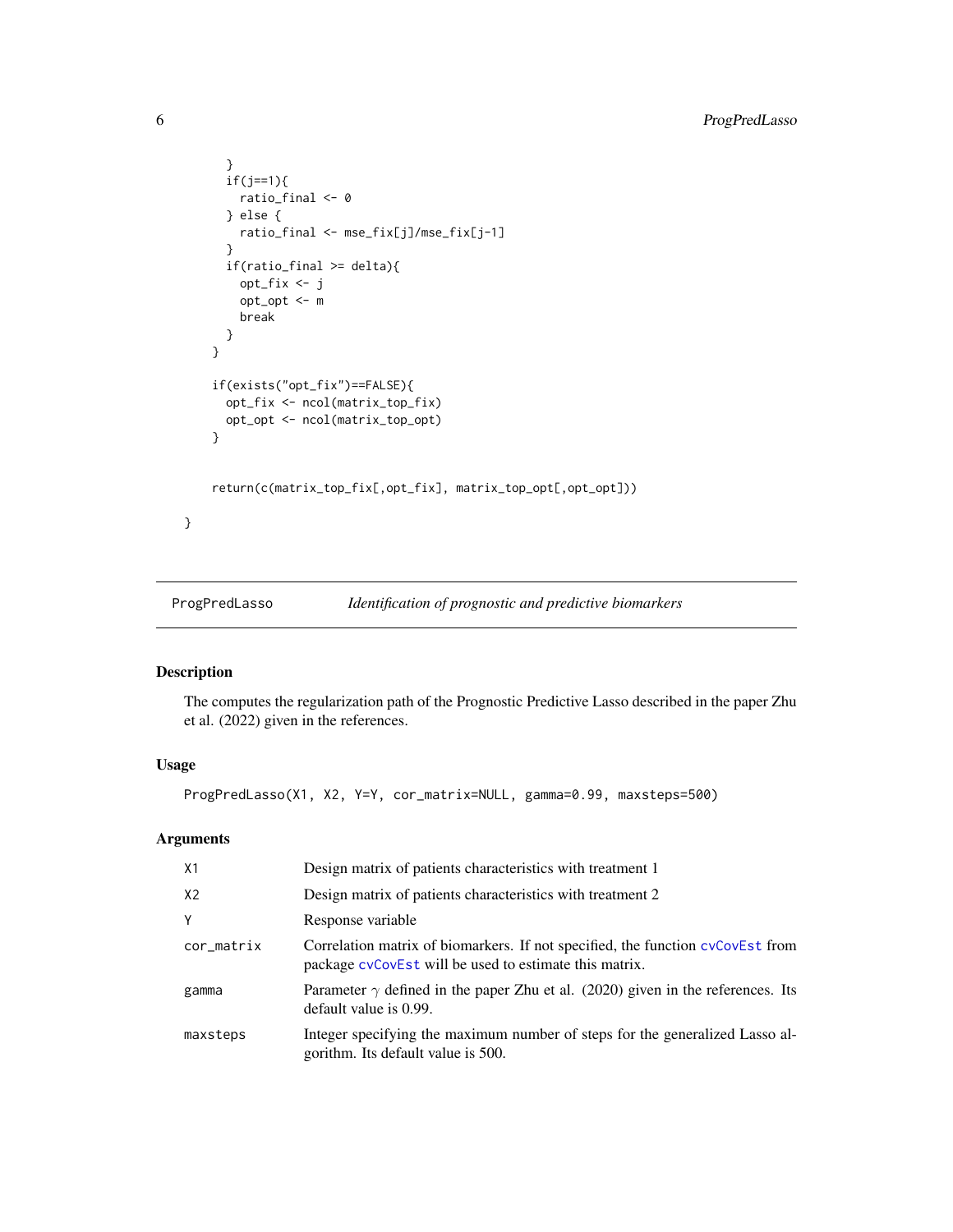#### ProgPredLasso 7

#### Value

Returns a list with the following components

| lambda   | different values of the parameter $\lambda$ considered.                |
|----------|------------------------------------------------------------------------|
| beta     | matrix of the estimations of $\beta$ for all the $\lambda$ considered. |
| beta.min | estimation of $\beta$ which minimize the MSE.                          |
| bic      | BIC for all the $\lambda$ considered.                                  |
| mse      | MSE for all the $\lambda$ considered.                                  |

#### Author(s)

Wencan Zhu, Celine Levy-Leduc, Nils Ternes

```
X1 = t(sapply(c(1:25), FUN=function(x) rnorm(50)))X2 = t(sapply(c(1:25), FUN=function(x) rnorm(50)))Y=rnorm(50)
ProgPredLasso(X1=X1, X2=X2, Y=Y)
## The function is currently defined as
function(X1, X2, Y=Y, cor_matrix=NULL, gamma=0.99, maxsteps=500){
  p10=ncol(X1)
  p20=ncol(X2)
  p2 <- p10+p20
  mat\_coeff \leftarrow matrix(0,p2, p2)mat_coef[1:p10, 1:p10] <- diag(rep(1,p10))
  mat_coef[(p10+1):(p2), 1:p10] <- diag(rep(-1,p10))
  mat_coef[(p10+1):(p2), (p10+1):(p2)] <- diag(rep(1,p10))
  n1=nrow(X1)
  n2=nrow(X2)
  n=n1+n2
  if((n1+n2)!=length(Y))stop("the sample size should be consistent")
  TRT1 \leq c(rep(1,n1), rep(0, n2))
  TRT2 \leq c (rep(0,n1), rep(1, n2))
  X_full <- cbind(rbind(X1, X2)*TRT1, rbind(X1, X2)*TRT2)
  X_classic <- cbind(rbind(X1, X2), rbind(X1, X2)*TRT2)
  if(is.null(cor_matrix)){
    X<sub>-all</sub> \leftarrow rbind(X1, X2)
    cv_cov_est_out <- cvCovEst(
      dat = X_a11,estimators = c(
        linearShrinkLWEst, denseLinearShrinkEst,
        thresholdingEst, poetEst, sampleCovEst
```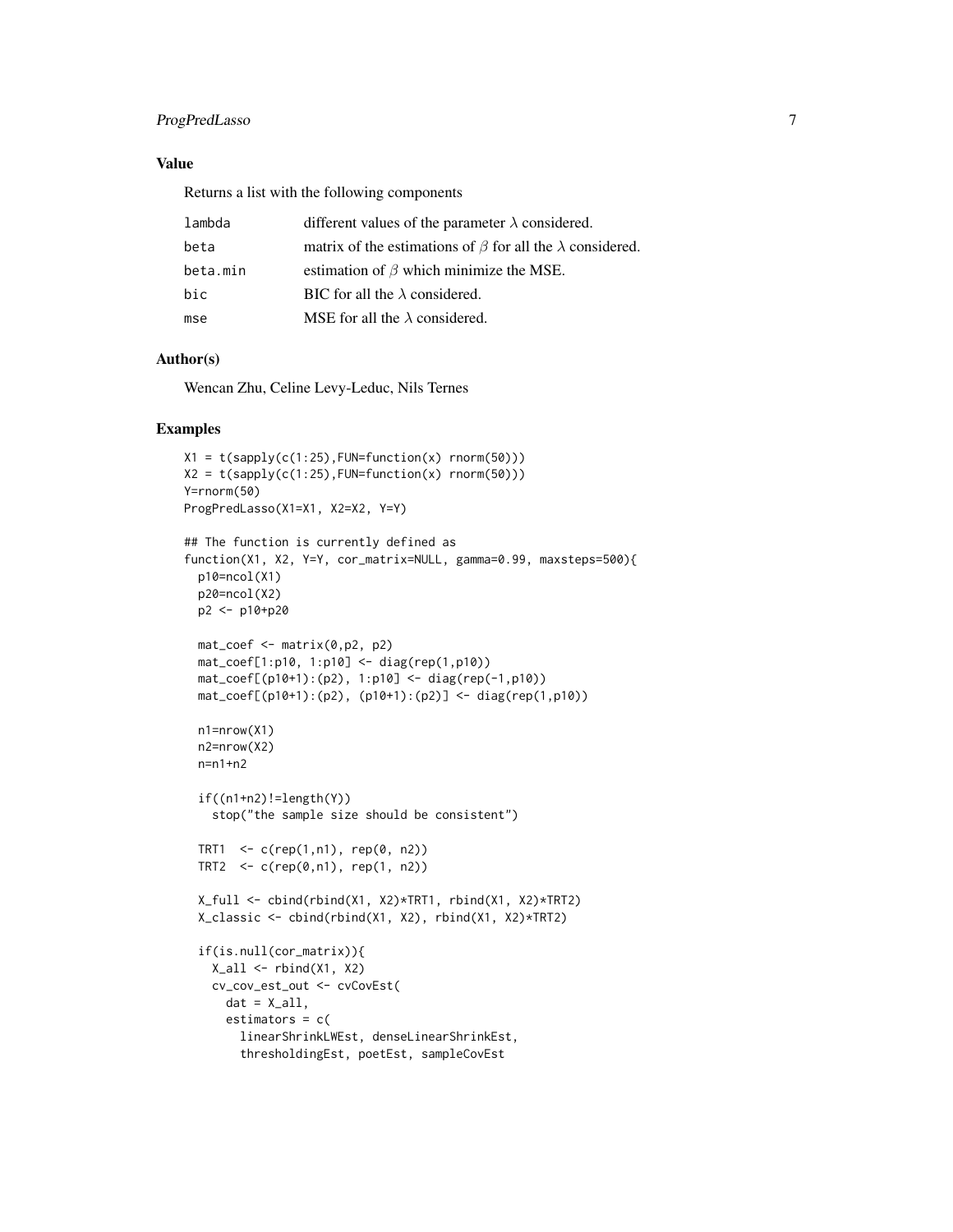```
),
     estimator_params = list(
       thresholdingEst = list(gamma = c(0.2, 0.4)),poetEst = list(lambda = c(0.1, 0.2), k = c(1L, 2L))),
     cv_loss = cvMatrixFrobeniusLoss,
     cv_scheme = "v_fold",
     v_folds = 5
  \lambdacor_matrix <- cov2cor(cv_cov_est_out$estimate)
}
cor_matrix_full = matrix(0, (p2), (p2))cor_matrix_full[1:p10, 1:p10] = cor_matrix_full[((p10+1):(p2)), ((p10+1):(p2))] = cor_matrix
cor_matrix_full <- round(cor_matrix_full, 6)
file <- try(SVD_sigma <- svd(cor_matrix_full))
if (class(file) == "try-error") {
   cat("Caught an error during SVD.\n")
  Eigen_Sigma <- eigen(cor_matrix_full)
  V_sigma <- Eigen_Sigma$vectors
  lam <- Eigen_Sigma$values
   square_root_sigma <- V_sigma
   inv_diag <- ifelse(lam<0.000001, 0, 1/sqrt(lam))
   inv_square_root_Sigma <- V_sigma
} else {
  U_sigma <- SVD_sigma$u
  D_sigma <- SVD_sigma$d
   square_root_sigma <- U_sigma
   inv_diag <- ifelse(D_sigma<0.000001, 0, 1/sqrt(D_sigma))
   inv_square_root_Sigma <- U_sigma
  inv_square_root_Sigma <- U_sigma
}
#tranformation matrix
inv_square_root_Sigma_trt = diag(1, ncol=(p2+2), nrow=(p2+2))
inv_square_root_Sigma_trt[3:(p2+2), 3:(p2+2)] <- inv_square_root_Sigma
mat_trt <- matrix(0,nrow=p2, ncol=(p2+2) )
mat-trt[, 3:(p2+2)] \leftarrow mat\_coeffmat-trt[, c(1,2)] \leftarrow matrix(0, p2, 2)X_new <- cbind(c(rep(1, n1),rep(0, n2)), c(rep(0, n1),rep(1, n2)), X_full)
X_new2 \leq - \text{cbind}(c(\text{rep}(1, n1), \text{rep}(0, n2)), c(\text{rep}(0, n1), \text{rep}(1, n2)), X_classic)trans_mat <- mat_trt%*%inv_square_root_Sigma_trt
X_tilde0 <- X_new%*%inv_square_root_Sigma_trt
out0 <- genlasso(Y, X_tilde0, trans_mat, maxsteps=maxsteps)
if(p10<=50){
  top_grill <- seq(1, p10, 2)
} else if(p10<210){
   top_grill <- c(1:50, seq(52,p10, 2))
} else if (p10<500){
```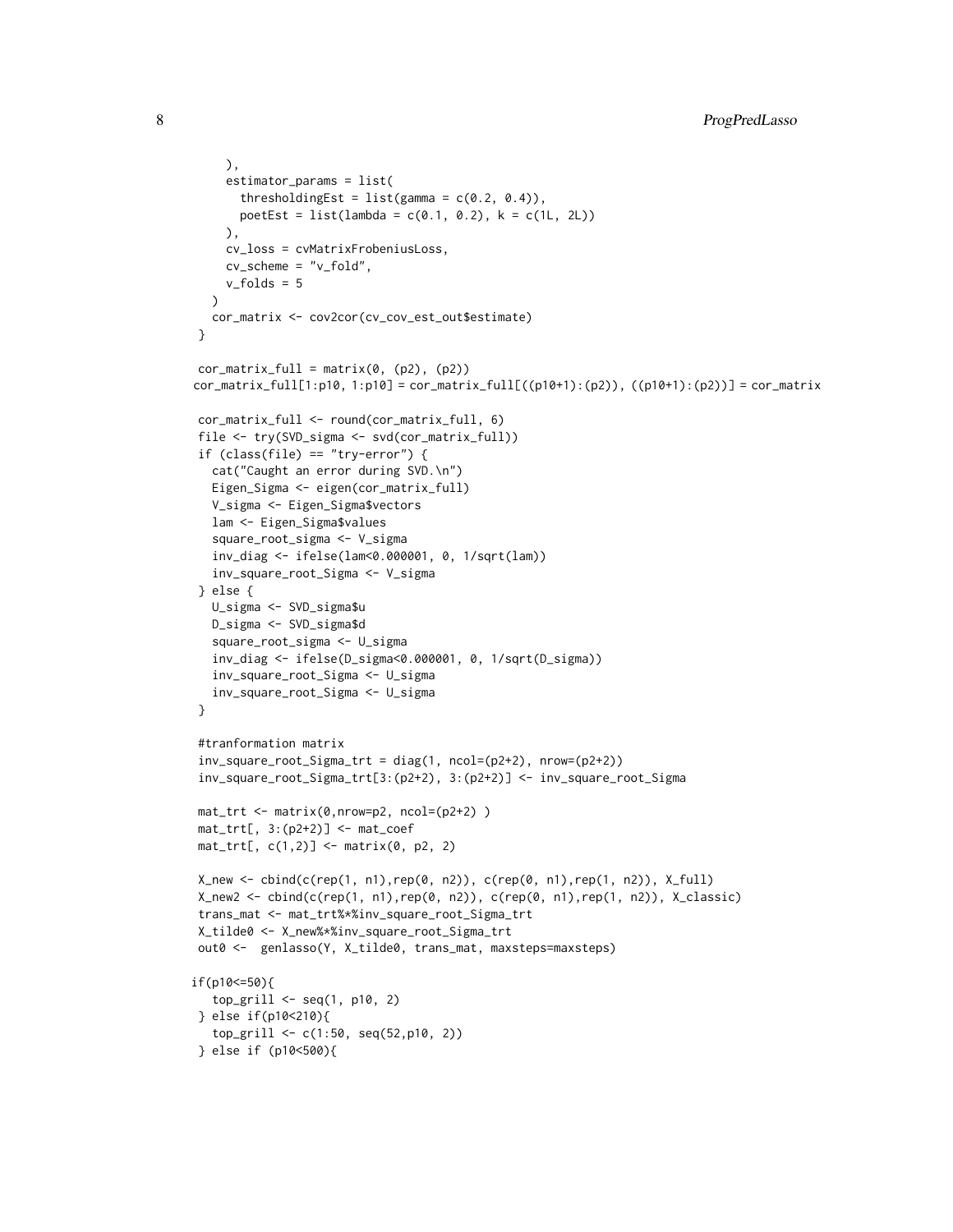```
top_grill <- c(1:50, seq(52,100, 2), seq(105,200, 5), seq(210, p10, 10))
} else {
  top_grill <- c(1:50, seq(52,100, 2), seq(105,200, 5), seq(210, 500, 10))
}
opt_top <- opt_final_top <- c()
beta_final <- matrix(NA, length(out0$lambda), (p2+2))
mse_final = bic_final = c()for(i in 1:length(out0$lambda)){
  #### Filter on beta_tilde
  gamma_tilde <- out0$beta[,i][-c(1,2)]
  gamma_tilde_prog <- gamma_tilde[1:p10]
  gamma_tilde_pred <- gamma_tilde[(p10+1):(p2)]
  gamma_tilde_opt <-Correction2Vect(X=X_tilde0, Y=Y, te=out0$beta[c(1,2),i],
  vector_prog =gamma_tilde_prog, vector_pred= gamma_tilde_pred ,delta = 0.99999,
  top_grill. = top_grill)
  #### Filter on beta
  beta_final0 <- mat_coef%*%inv_square_root_Sigma%*%gamma_tilde_opt
  beta_prog <- beta_final0[1:p10]
  beta_pred <- beta_final0[(p10+1):(p2)]
  beta_opt_final <- Correction2Vect(X=X_new2, Y=Y, te=out0$beta[c(1,2),i],
  vector_prog =beta_prog, vector_pred= beta_pred ,delta = 0.99999,
  top_grill. = top_grill, toZero = TRUE)
  beta_final[i, ] <- round(c(out0$beta[c(1,2),i], beta_opt_final),6)
  X_temp <- X_classic[, which(beta_opt_final!=0)]
  if(length(which(beta_opt_final!=0))>=(length(Y)-2)){
  X_pred <- as.matrix(cbind(c(rep(1, n1),rep(0, n2)), c(rep(0, n1),rep(1, n2)), X_temp))
    mod_ridge <- cv.glmnet(x=as.matrix(X_pred), y=Y, alpha=0, intercept=FALSE)
    mse_final[i] <- min(mod_ridge$cvm)
    bic_final[i] <- n*log(mse_final[i])+log(n)*length(which(beta_opt_final!=0))
  } else {
  mydata <- data.frame(Y=Y, cbind(c(rep(1, n1),rep(0, n2)), c(rep(0, n1),rep(1, n2)), X_temp))
   formula <- paste0("Y~-1 +",paste0(colnames(mydata[, -which(colnames(mydata)=="Y")]),
    collapse=" + "))myform <- as.formula(formula)
    mod_lm <- lm(myform, data=mydata)
    mse_final[i] <- mean(mod_lm$residuals^2)
    bic_final[i] <- n*log(mse_final[i])+log(n)*length(which(beta_opt_final!=0))
  }
}
beta_min <- beta_final[which.min(bic_final), ]
return(list(lambda=out0$lambda, beta=beta_final, beta.min=beta_min, bic=bic_final, mse=mse_final))
```
}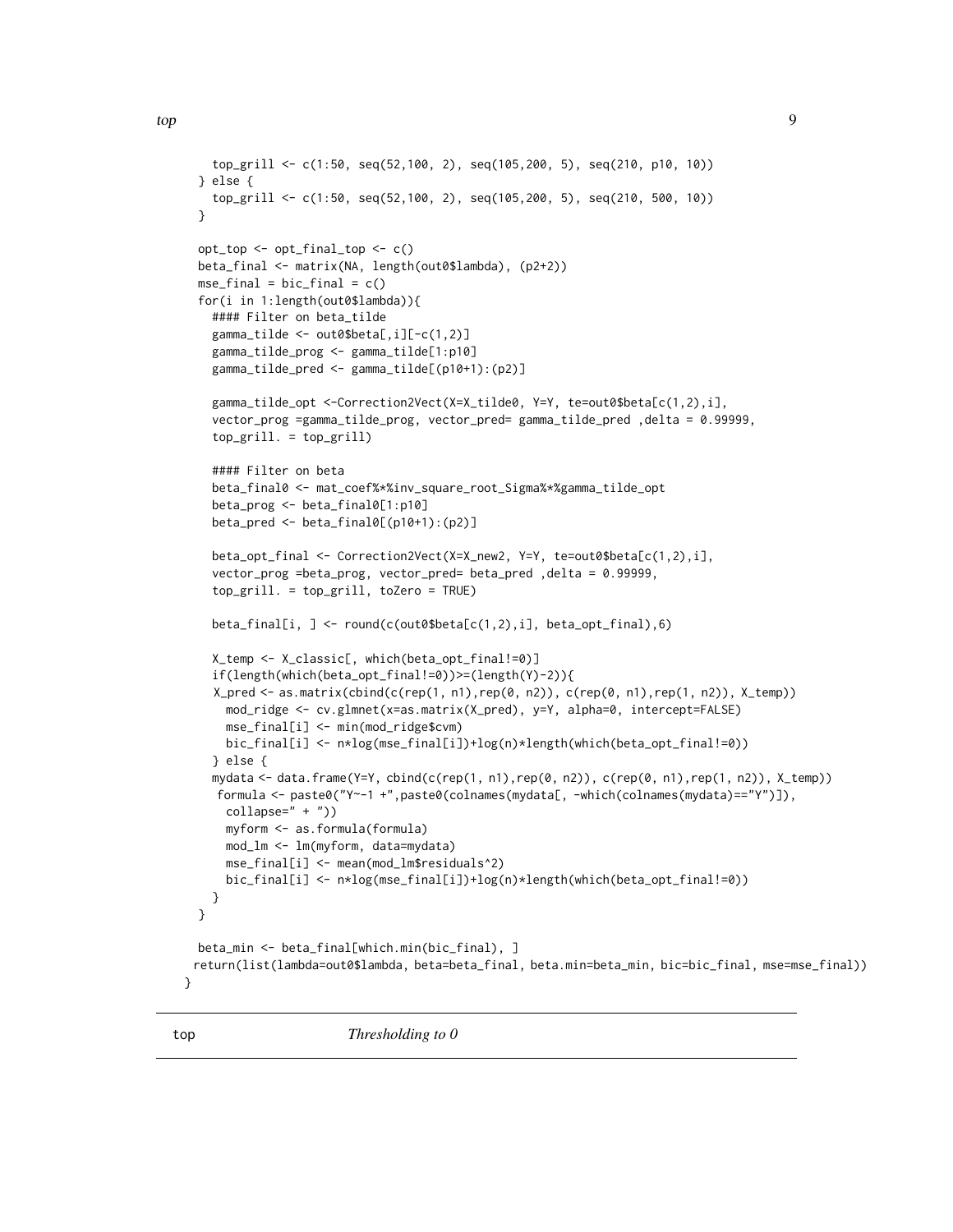#### Description

This function keeps only the K largest values of the vector and sets the others to 0.

#### Usage

top(vect, thresh)

#### Arguments

| vect   | vector to threshold |
|--------|---------------------|
| thresh | threshold           |

#### Value

This function returns the thresholded vector.

#### Author(s)

Wencan Zhu, Celine Levy-Leduc, Nils Ternes

#### Examples

```
x=sample(1:10,10)
thresh=3
top(x,thresh)
## The function is currently defined as
function(vect, thresh){
 sorted_vect <- sort(abs(vect),decreasing=TRUE)
 v<-sorted_vect[thresh]
 ifelse(abs(vect)>=v,vect,0)
}
```
top\_thresh *Thresholding to a given threshold of the smallest values*

#### Description

This function keeps only the K largest values of the vector and sets the others to the smallest value among the K largest.

#### Usage

top\_thresh(vect,thresh)

#### Arguments

| vect   | vector to threshold |
|--------|---------------------|
| thresh | threshold           |

<span id="page-9-0"></span>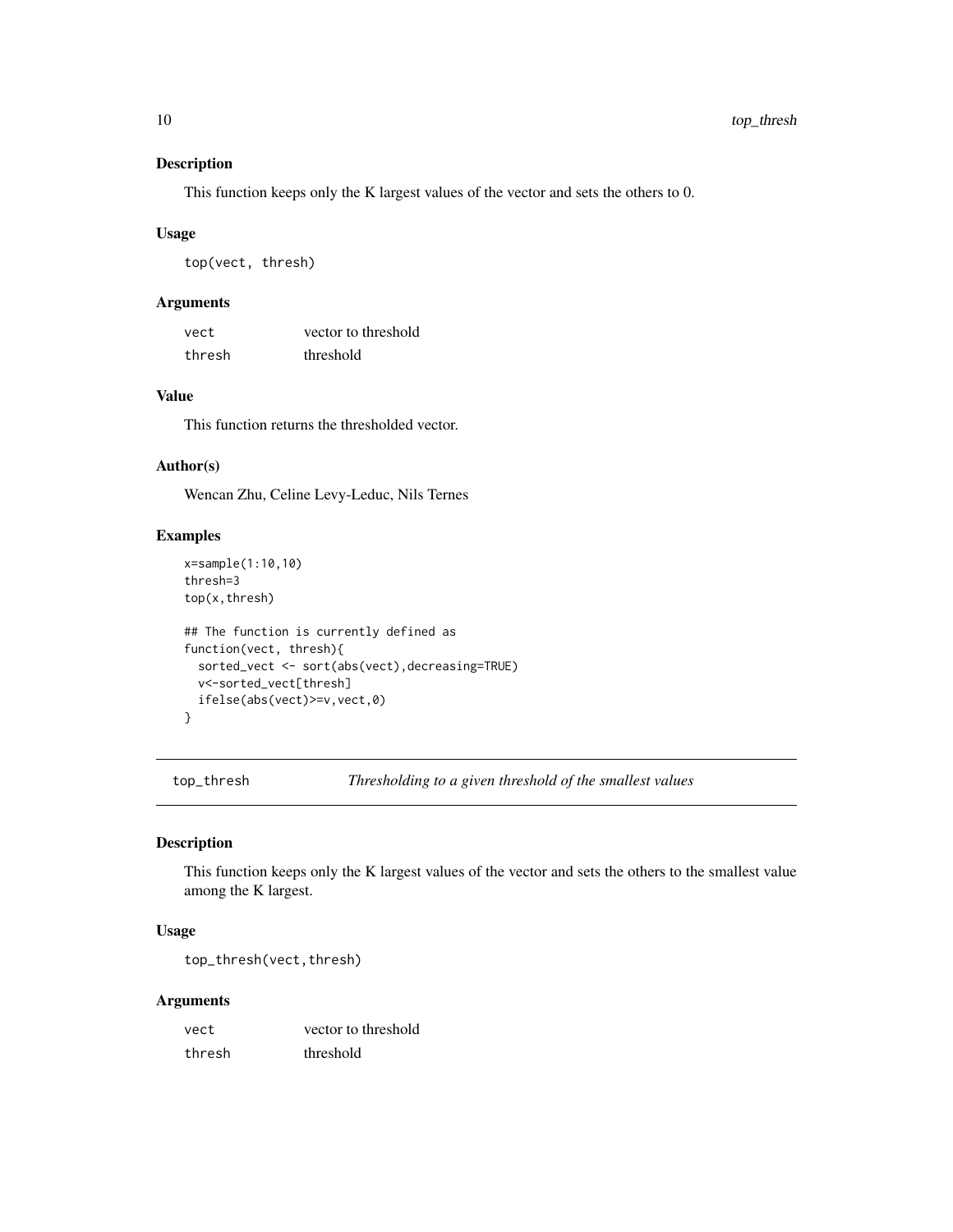#### top\_thresh 11

#### Value

This function returns the thresholded vector.

#### Author(s)

Wencan Zhu, Celine Levy-Leduc, Nils Ternes

```
x=sample(1:10,10)
thresh=3
top_thresh(x,thresh)
## The function is currently defined as
function (vect, thresh)
{
   sorted_vect <- sort(abs(vect),decreasing=TRUE)
   v = sorted_vect[thresh]
   ifelse(abs(vect) >= v, vect, v)
  }
```